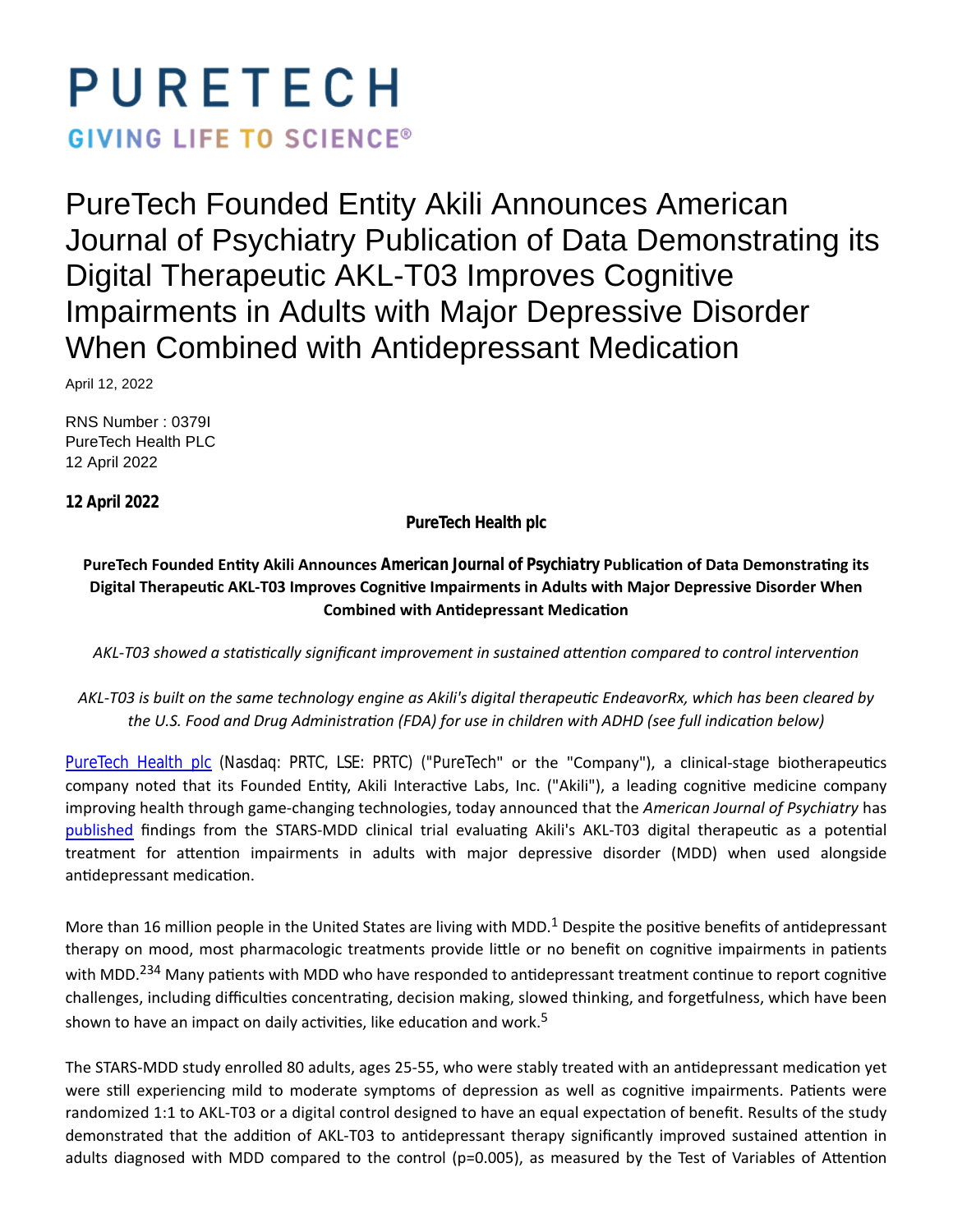(TOVA), which is a computerized test cleared by FDA to assess attention deficits and evaluate the effects of interventions in ADHD.

The full text of the announcement from Akili is as follows:

# **The** *American Journal of Psychiatry* **Publishes Data DemonstraƟng Akili InteracƟve's Digital TherapeuƟc AKL-T03 Improves Cognitive Impairments in Adults with Major Depressive Disorder When Combined with Antidepressant MedicaƟon**

AKL-T03 showed a statistically significant improvement in sustained attention compared to control intervention

AKL-T03 is built on the same technology engine as Akili's digital therapeutic EndeavorRx, which has been cleared by the U.S. Food and Drug Administration (FDA) for use in children with ADHD (see full indication below)

BOSTON, Mass - April 12, 2022 - Akili Interactive ("Akili"), a leading cognitive medicine company improving health through game-changing technologies, today announced that the *American Journal of Psychiatry* has [published](https://ajp.psychiatryonline.org/doi/abs/10.1176/appi.ajp.21020125) findings from the STARS-MDD clinical trial evaluating Akili's AKL-T03 digital therapeutic as a potential treatment for attention impairments in adults with major depressive disorder (MDD) when used alongside antidepressant medication.

More than 16 million people in the United States are living with MDD.<sup>1</sup> Despite the positive benefits of antidepressant therapy on mood, most pharmacologic treatments provide little or no benefit on cognitive impairments in patients with MDD.<sup>234</sup> Many patients with MDD who have responded to antidepressant treatment continue to report cognitive challenges, including difficulties concentrating, decision making, slowed thinking, and forgetfulness, which have been shown to have an impact on daily activities, like education and work.<sup>5</sup>

"Society is facing a growing mental health crisis, with depression rates in the U.S. increasing about 20% during the pandemic. While mood symptoms are most often associated with MDD, equally concerning are the frequent associated cognitive impairments," said Richard Keefe, Ph.D., Professor of Psychiatry at Duke University Medical Center, and primary investigator of the study. "More than ever, we need safe and effective ways to support these patients - new tools that can be easily and broadly accessed. Based on the results of this study, AKL-T03 has the potential to play a meaningful role in the treatment of MDD patients."

The STARS-MDD study enrolled 80 adults, ages 25-55, who were stably treated with an antidepressant medication yet were still experiencing mild to moderate symptoms of depression as well as cognitive impairments. Patients were randomized 1:1 to AKL-T03 or a digital control designed to have an equal expectation of benefit. Results of the study demonstrated that the addition of AKL-T03 to antidepressant therapy significantly improved sustained attention in adults diagnosed with MDD compared to the control ( $p=0.005$ ), as measured by the Test of Variables of Attention (TOVA), which is a computerized test cleared by FDA to assess attention deficits and evaluate the effects of interventions in ADHD.

No treatment-related serious adverse events were reported, and two patients (5.5%) reported headaches following treatment with AKL-T03. Results from the STARS-MDD study were first presented at the 58th Annual Meeting of the American College of Neuropsychopharmacology (ACNP) and are consistent with those of prior research of Akili's study of AKL-T01 in patients with MDD, published in *Translational Psychiatry*.<sup>6</sup>

"Addressing cognitive impairments associated with depression has been an area of interest from healthcare professionals and companies over recent years, yet options remain limited for patients," said Anil S. Jina M.D., Chief Medical Officer of Akili. "Akili's technology is designed to target specific neural networks related to attention function and this study demonstrates the important role it could play in the treatment of patients with cognitive dysfunction in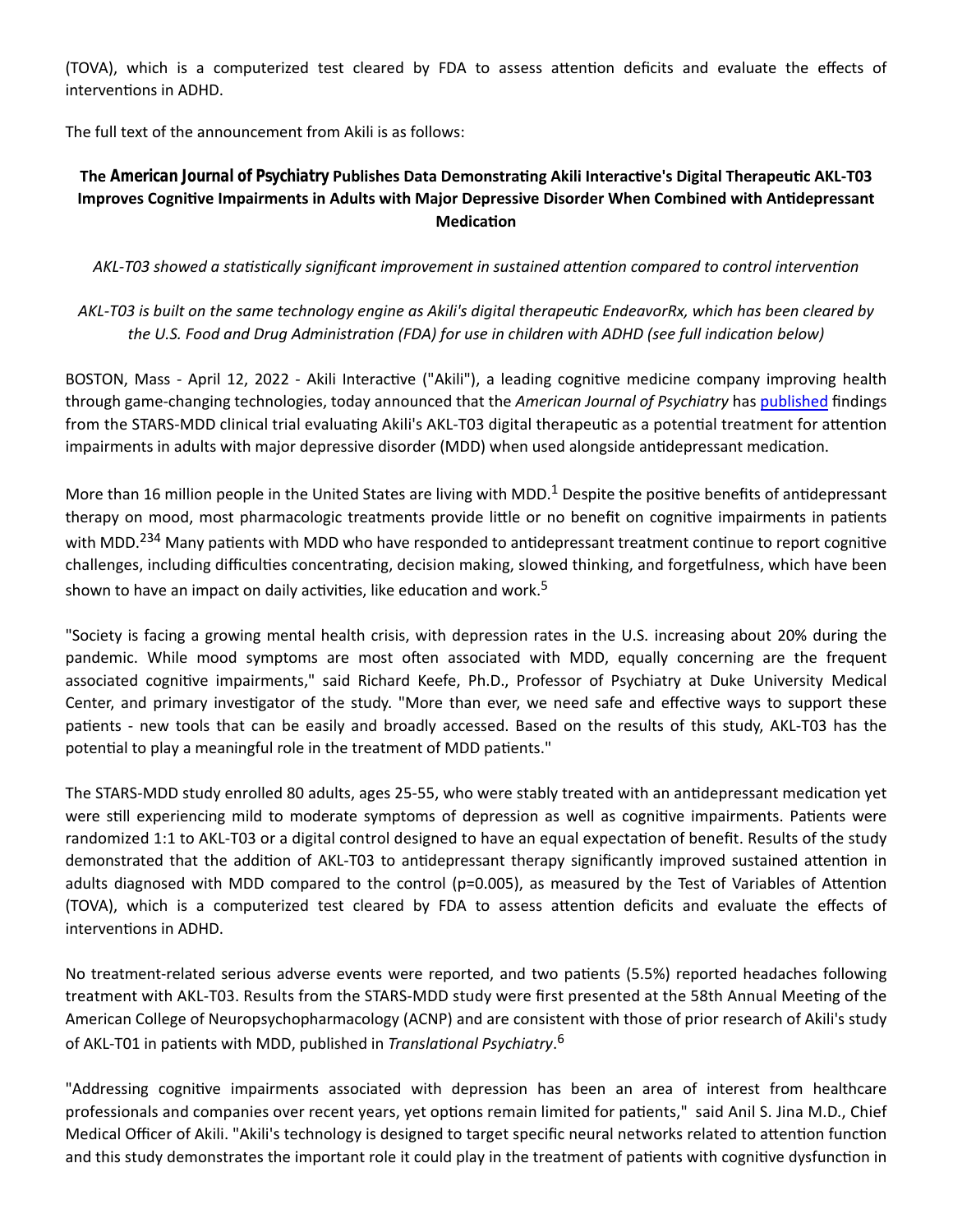#### depression."

AKL-T03 is an investigational medical device which has not been cleared by FDA. It is built on Akili's SSME™ technology engine, which is designed to address impairments in attention independent of disease. SSME presents specific sensory stimuli and simultaneous motor challenges designed to target the fronto-parietal cortex, an area of the brain which plays a key role in attention function. This is the same technology embedded in AKL-T01, which has been branded as EndeavorRx® and cleared by FDA to treat attention symptoms in children ages 8-12 diagnosed with ADHD (see full indication below). AKL-T03 was adapted from AKL-T01 with a new game interface designed specifically for an adult patient population.

#### **About STARS-MDD**

The Software Treatment for Actively Reducing the Severity of Cognitive Deficits in Major Depressive Disorder (STARS-MDD) study (NCT03310281) is a randomized, double-blind, controlled study designed to assess the safety and efficacy of AKL-T03 versus an expectation-matched digital control intervention in an at-home setting. The study enrolled 80 adult patients between the ages of 25 and 55 with a confirmed diagnosis of MDD according to DSM-5 criteria and confirmed via the Mini International Neuropsychiatric Interview, version 7.0.2. Other key inclusion criteria included confirmation of a score between 14 and 22 on the 17-item Hamilton Depression Rating Scale (HAM-D) during the screening phase (day -28) and at baseline (day 0) and a symbol coding T-score  $\leq$  50 on the Brief Assessment of Cognition. Participants were required to have been on antidepressant medication for  $> 8$  weeks prior to screening/baseline with a stable dosage for  $\geq 4$  weeks prior to baseline. Patients were randomized 1:1 to AKL-T03 or a digital control, both of which were administered using Apple iPad mini 2 tablets. Participants in the AKL-T03 arm were instructed to complete five sessions, at least five days per week for six weeks, for a total of approximately 25 minutes of game-play per day. The software automatically locked after the five sessions were completed, to preclude excessive use of the intervention. Participants assigned to the control arm also were instructed to complete 25 minutes of game-play for at least five days per week for six weeks; this software also automatically locked after 25 minutes. The primary endpoint was a change from baseline in cognitive performance following AKL-T03 intervention compared with the control group, as measured by change in sustained attention using the TOVA reaction time to rare target stimuli, normalized by age and sex. The TOVA is a validated computerized continuous performance test of attention and inhibitory control. Change from baseline scores from the first half of the TOVA between day 0 (baseline) and day 42 (study exit) was compared between the two intervention groups.

## **EndeavorRx<sup>®</sup> Indication and Overview**

EndeavorRx<sup>®</sup> is indicated to improve attention function as measured by computer-based testing in children ages 8 to 12 years old with primarily inattentive or combined-type ADHD, who have a demonstrated attention issue. Patients who engage with EndeavorRx<sup>®</sup> demonstrate improvements in a digitally assessed measure Test of Variables of Attention (TOVA®) of sustained and selective attention and may not display benefits in typical behavioral symptoms, such as hyperactivity. EndeavorRx<sup>®</sup> should be considered for use as part of a therapeutic program that may include clinician-directed therapy, medication, and/or educational programs, which further address symptoms of the disorder. EndeavorRx<sup>®</sup> is available by prescription only. It is not intended to be used as a stand-alone therapeutic and is not a substitution for a child's medication. EndeavorRx associated adverse events in clinical trials included frustration  $(6.1%)$ , headache  $(1.3%)$ , dizziness  $(0.6%)$ , emotional reaction  $(0.4%)$ , nausea  $(0.4%)$ , and aggression  $(0.2%)$ . No serious adverse events were associated with its use. EndeavorRx® is recommended to be used for approximately 25 minutes a day, 5 days a week, over initially at least 4 consecutive weeks, or as recommended by your child's health care provider. To learn more about EndeavorRx®, please visi[t EndeavorRx.com.](https://www.endeavorrx.com/)

#### **About Akili**

Akili is pioneering the development of cognitive treatments through game-changing technologies. Our approach of leveraging technologies designed to directly target the brain establishes a new category of medicine - medicine that is validated through clinical trials like a drug or medical device, but experienced like entertainment. Akili's platform is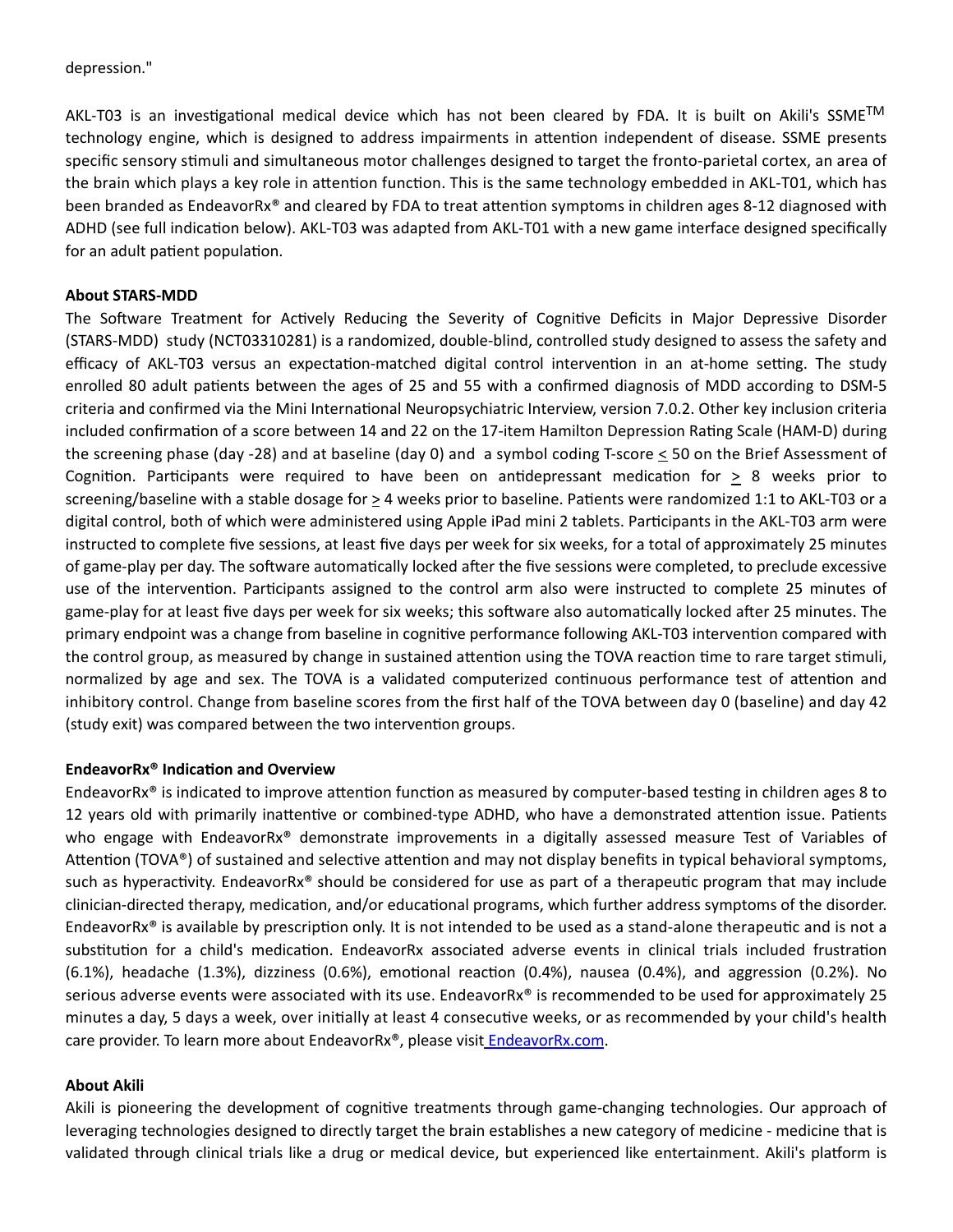powered by proprietary therapeutic engines designed to target cognitive impairment at its source in the brain, informed by decades of research and validated through rigorous clinical programs. Driven by Akili's belief that effective medicine can also be fun and engaging, Akili's products are delivered through captivating action video game experiences.

On January 26, 2022, Akili entered into a definitive agreement to become publicly traded via a merger with Social Capital Suvretta Holdings Corp. I (Nasdaq: DNAA), a special purpose acquisition company. The transaction is expected to close in mid-2022, subject to satisfaction of the closing conditions, after which Akili will be listed on the Nasdaq stock market under the new ticker symbol "AKLI."

For more information, please visit www.akiliinteractive.com.

## **Additional Information and Where to Find It**

In connection with the proposed business combination transaction between Social Capital Suvretta Holdings Corp. I ("SCS") and Akili, SCS filed a registration statement on Form S-4 (as amended, the "Registration Statement") with the SEC on February 14, 2022, which includes a preliminary prospectus and proxy statement of SCS, referred to as a proxy statement/prospectus. The Registration Statement has not yet become effective. When available, a final proxy statement/prospectus will be sent to all SCS shareholders. SCS will also file other documents regarding the proposed transaction with the SEC. SHAREHOLDERS OF SCS ARE ADVISED TO READ THE REGISTRATION STATEMENT, THE PROXY STATEMENT/PROSPECTUS AND ALL OTHER RELEVANT DOCUMENTS FILED OR THAT WILL BE FILED WITH THE SEC IN CONNECTION WITH THE PROPOSED TRANSACTION AS THEY BECOME AVAILABLE BECAUSE THEY WILL CONTAIN IMPORTANT INFORMATION. Shareholders will be able to obtain free copies of the Registration Statement, the proxy statement/prospectus and all other relevant documents filed or that will be filed with the SEC by SCS (when available) through the website maintained by the SEC at http://www.sec.gov.

The documents filed by SCS with the SEC also may be obtained free of charge at SCS's website at https://socialcapitalsuvrettaholdings.com/dnaa or upon written request to 2850 W. Horizon Ridge Parkway, Suite 200, Henderson, NV 89052.

## **Participants in the Solicitation**

SCS and Akili and their respective directors and executive officers may be deemed to be participants in the solicitation of proxies from SCS's shareholders in connection with the proposed transaction. A list of the names of such directors and executive officers and information regarding their interests in the proposed transaction between Akili and SCS are contained in the proxy statement/prospectus. You may obtain free copies of these documents as described in the preceding paragraph.

#### **No Offer or SolicitaƟon**

This communication shall not constitute a solicitation of a proxy, consent or authorization with respect to any securities or in respect of the proposed transaction. This communication shall not constitute an offer to sell or the solicitation of an offer to buy any securities, nor shall there be any sale of securities in any states or jurisdictions in which such offer, solicitation or sale would be unlawful prior to registration or qualification under the securities laws of such state or jurisdiction. No offering of securities shall be made except by means of a prospectus meeting the requirements of Section 10 of the Securities Act or an exemption therefrom. This press release may be deemed to be solicitation material in respect of the proposed transactions contemplated by the proposed business combination between Akili and SCS.

#### **Forward-Looking Statements**

This communication may contain certain forward-looking statements within the meaning of the federal securities laws with respect to the proposed transaction between Akili and SCS. These forward-looking statements generally are identified by the words "believe," "project," "expect," "anticipate," "estimate," "intend," "strategy," "future," "opportunity," "plan," "may," "should," "will," "would," "will be," "will continue," "will likely result," and similar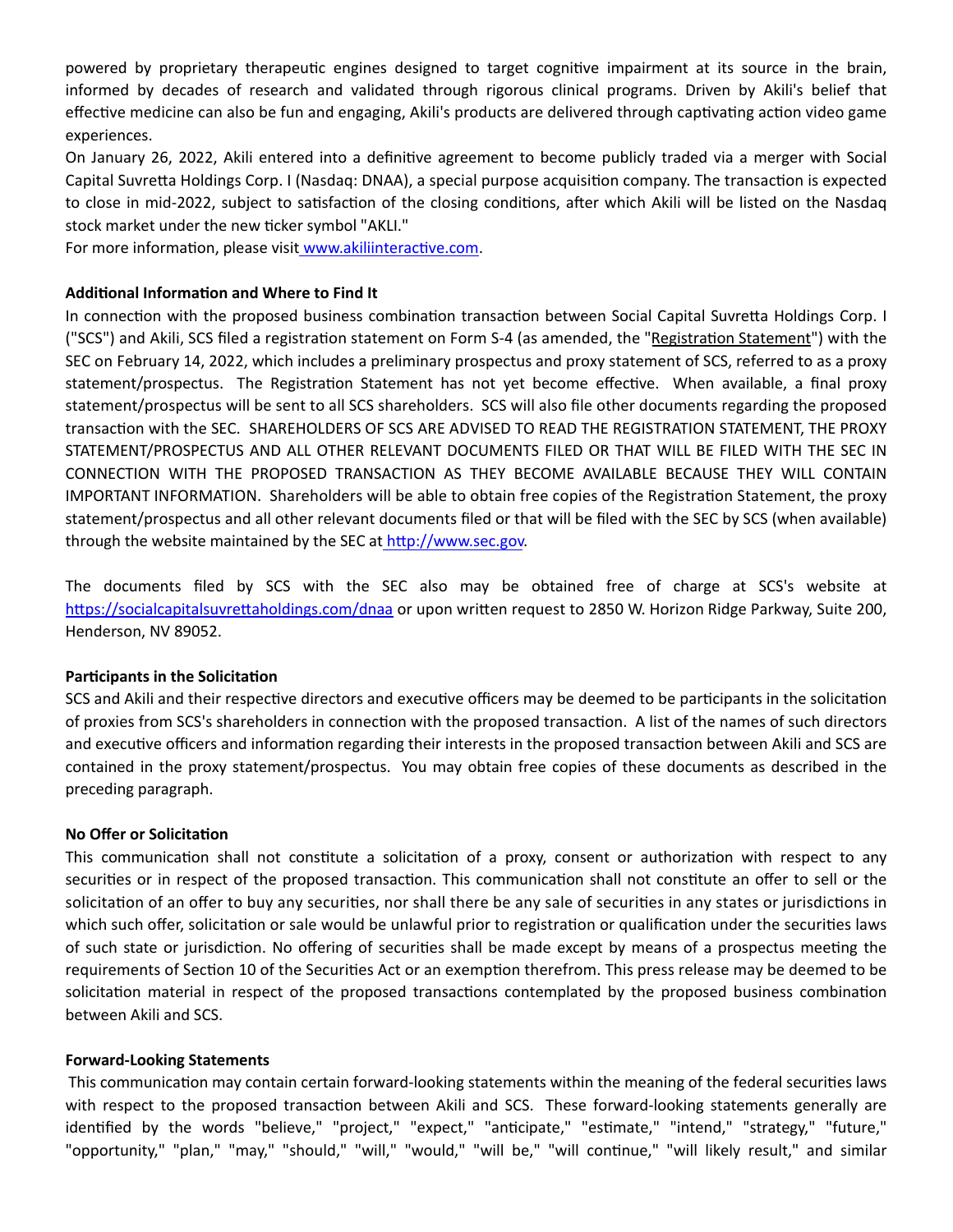expressions. Forward-looking statements are predictions, projections and other statements about future events that are based on current expectations and assumptions and, as a result, are subject to risks and uncertainties. Many factors could cause actual future events to differ materially from the forward-looking statements in this communication, including but not limited to: (i) the risk that the proposed transaction may not be completed in a timely manner or at all, which may adversely affect the price of SCS's securities, (ii) the risk that the proposed transaction may not be completed by SCS's business combination deadline and the potential failure to obtain an extension of the business combination deadline if sought by SCS, (iii) the failure to satisfy the conditions to the consummation of the proposed transaction, including the adoption of the Merger Agreement by the shareholders of SCS and the satisfaction of the minimum cash condition, (iv) the lack of a third party valuation in determining whether or not to pursue the proposed transaction,  $(v)$  the inability to complete the PIPE Investment,  $(vi)$  the occurrence of any event, change or other circumstance that could give rise to the termination of the Merger Agreement, (vii) the effect of the announcement or pendency of the transaction on Akili's business relationships, operating results, and business generally, (viii) risks that the proposed transaction disrupts current plans and operations of Akili or diverts management's attention from Akili's ongoing business operations and potential difficulties in Akili employee retention as a result of the announcement and consummation of the proposed transaction, (ix) the outcome of any legal proceedings that may be instituted against Akili or against SCS related to the Merger Agreement or the proposed transaction, (x) the ability to maintain the listing of SCS's securities on a national securities exchange, (xi) the price of SCS's securities may be volatile due to a variety of factors, including changes in the competitive and highly regulated industries in which SCS plans to operate or Akili operates, variations in operating performance across competitors, changes in laws and regulations affecting SCS's or Akili's business, and changes in the combined capital structure, (xii) the ability to implement business plans, forecasts, and other expectations after the completion of the proposed transaction, and identify and realize additional opportunities, (xiii) the ability of Akili to successfully commercialize EndeavorRx® and continue to advance its clinical development pipeline, (xiv) the ability to recognize the anticipated benefits of the proposed transaction, which may be affected by, among other things, competition, the ability of the combined company to grow and manage growth profitably, maintain relationships with customers and suppliers and retain its management and key employees, (xv) the evolution of the markets in which Akili competes, (xvi) the ability of Akili to defend its intellectual property and satisfy regulatory requirements, (xvii) the costs related to the proposed transaction, (xviii) the impact of the COVID-19 pandemic on Akili's business, (xix) Akili's expectations regarding its market opportunities and (xx) the risk of downturns and a changing regulatory landscape in the highly competitive industry in which Akili operates. The foregoing list of factors is not exhaustive. You should carefully consider the foregoing factors and the other risks and uncertainties described in the "Risk Factors" section of SCS's registration on Form S-1 (File Nos. 333-256723 and 333-257543), SCS's annual report on Form 10-K for the year ended December 31, 2021 filed with the SEC on March 24, 2022, the Registration Statement on Form S-4, including those under "Risk Factors" therein, and other documents filed by SCS from time to time with the SEC. These filings identify and address other important risks and uncertainties that could cause actual events and results to differ materially from those contained in the forward-looking statements. Forward-looking statements speak only as of the date they are made. Readers are cautioned not to put undue reliance on forward-looking statements, and Akili and SCS assume no obligation and do not intend to update or revise these forward-looking statements, whether as a result of new information, future events, or otherwise. Neither Akili nor SCS gives any assurance that either Akili or SCS, or the combined company, will achieve its expectations.

#### **About PureTech Health**

PureTech is a clinical-stage biotherapeutics company dedicated to discovering, developing and commercializing highly differentiated medicines for devastating diseases, including inflammatory, fibrotic and immunological conditions, intractable cancers, lymphatic and gastrointestinal diseases and neurological and neuropsychological disorders, among others. The Company has created a broad and deep pipeline through the expertise of its experienced research and development team and its extensive network of scientists, clinicians and industry leaders. This pipeline, which is being advanced both internally and through PureTech's Founded Entities, is comprised of 25 therapeutics and therapeutic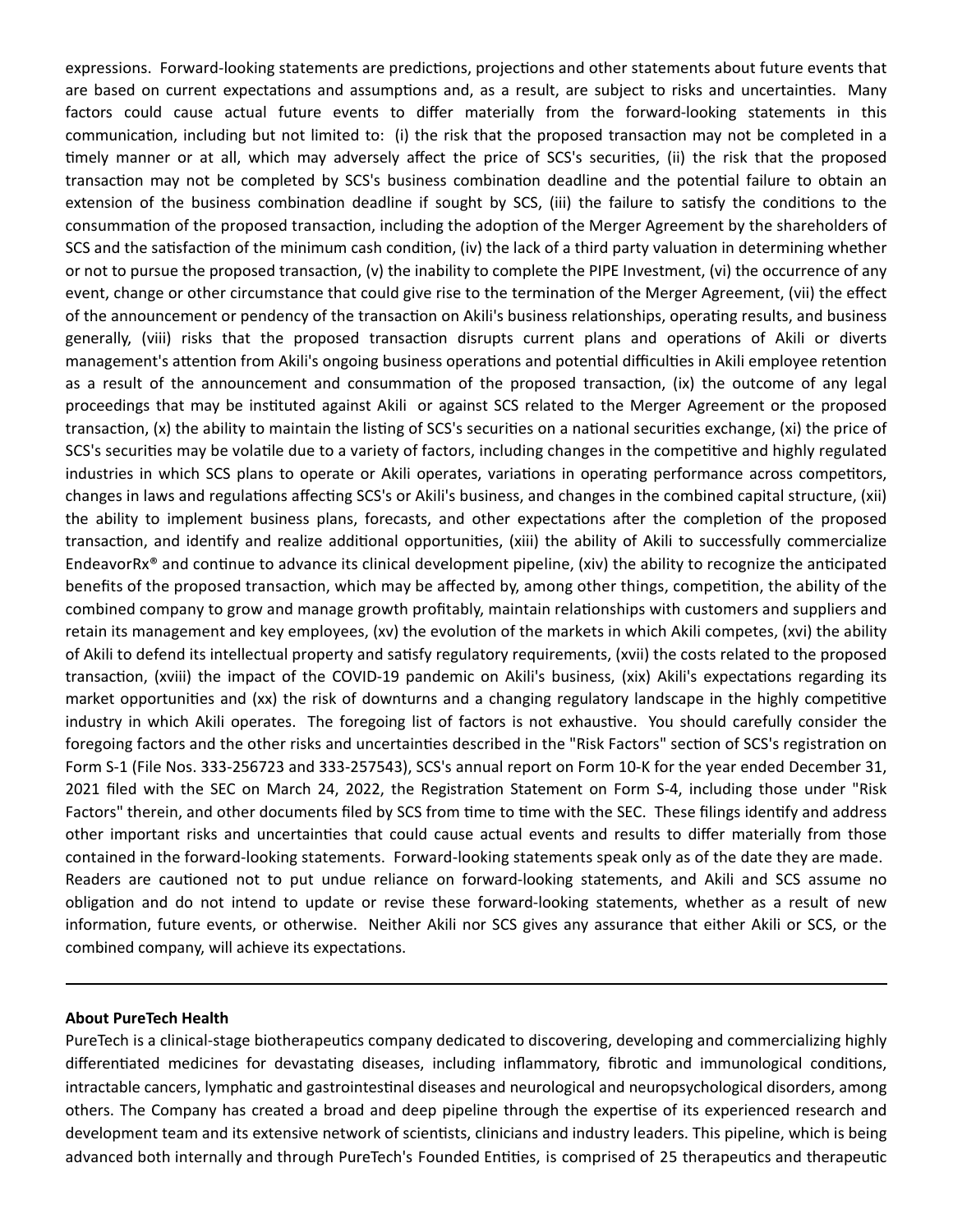candidates, including two that have received both U.S. FDA clearance and European marketing authorization, as of the date of PureTech's most recently filed Half Year Report and corresponding Form 6-K. All of the underlying programs and platforms that resulted in this pipeline of therapeutic candidates were initially identified or discovered and then advanced by the PureTech team through key validation points based on the Company's unique insights into the biology of the brain, immune and gut, or BIG, systems and the interface between those systems, referred to as the BIG Axis.

For more information, visit [www.puretechhealth.com o](http://www.puretechhealth.com/)r connect with us on Twitter @puretechh.

## **CauƟonary Note Regarding Forward-Looking Statements**

This press release contains statements that are or may be forward-looking statements within the meaning of the Private Securities Litigation Reform Act of 1995. All statements contained in this press release that do not relate to matters of historical fact should be considered forward-looking statements, including without limitation those statements that relate to AKL-T03, Akili's SSME<sup>TM</sup> technology engine, expectations around EndeavorRx, the proposed business combination agreement between Akili and Social Capital Suvretta Holdings Corp. I (Nasdaq: DNAA) or matters related thereto, the competitive environment in which Akili operates, and Akili and PureTech's future prospects, development plans, and strategies. The forward-looking statements are based on current expectations and are subject to known and unknown risks, uncertainties and other important factors that could cause actual results, performance and achievements to differ materially from current expectations, including, but not limited to, those risks, uncertainties and other important factors described under the caption "Risk Factors" in our Annual Report on Form 20-F for the year ended December 31, 2020 filed with the SEC and in our other regulatory filings. These forwardlooking statements are based on assumptions regarding the present and future business strategies of the Company and the environment in which it will operate in the future. Each forward-looking statement speaks only as at the date of this press release. Except as required by law and regulatory requirements, we disclaim any obligation to update or revise these forward-looking statements, whether as a result of new information, future events or otherwise.

# $1$  Anxiety and Depression Association of America

<sup>2</sup> Keefe RSE, McClintock SM, Roth RM, Doraiswamy PM, Tiger S, Madhoo M: Cognitive effects of pharmacotherapy for major depressive disorder: A systematic review. J Clin Psychiatry 2014; 75(8): 864-876. https://doi.org/10.4088 /jcp.13r08609

 $3$  Knight MJ, Mills NT, Baune BT: Contemporary methods of improving cognitive dysfunction in clinical depression. Expert Rev Neurother 2019; 19(5):431-443. https://doi.org/10.1080/14737175.2019.1610395

<sup>4</sup> McIntyre R, Harrison J, Loft H, Jacobson W, Olsen CK: The effects of vortioxetine on cognitive function in patients with major depressive disorder: A meta-analysis of three randomized controlled trials. Int J Neuropsychopharmacol 2016; 19(10):pyw055. [hƩps://doi.org/10.1093/ijnp/pyw055](https://doi.org/10.1093/ijnp/pyw055)

 $5$  Gonda X, Pompili M, Serafini G, Carvalho A, Rihmer Z, Dome P: The role of cognitive dysfunction in the symptoms and remission from depression. Ann Gen Psychiatry 2015; 14:27. https://doi.org/10.1186/s12991-015-0068-9

 $6$  Gunning F, Anguera J, Victoria L[, Areán P](https://www.nature.com/articles/s41398-021-01386-8#auth-Patricia_A_-Are_n): A digital intervention targeting cognitive control network dysfunction in middle age and older adults with major depression, Translational Psychiatry 2021. https://www.nature.com/articles /s41398-021-01386-8

**Contact: PureTech** Public Relations [publicrelaƟons@puretechhealth.com](mailto:publicrelations@puretechhealth.com) Investor Relations [IR@puretechhealth.com](mailto:IR@puretechhealth.com)